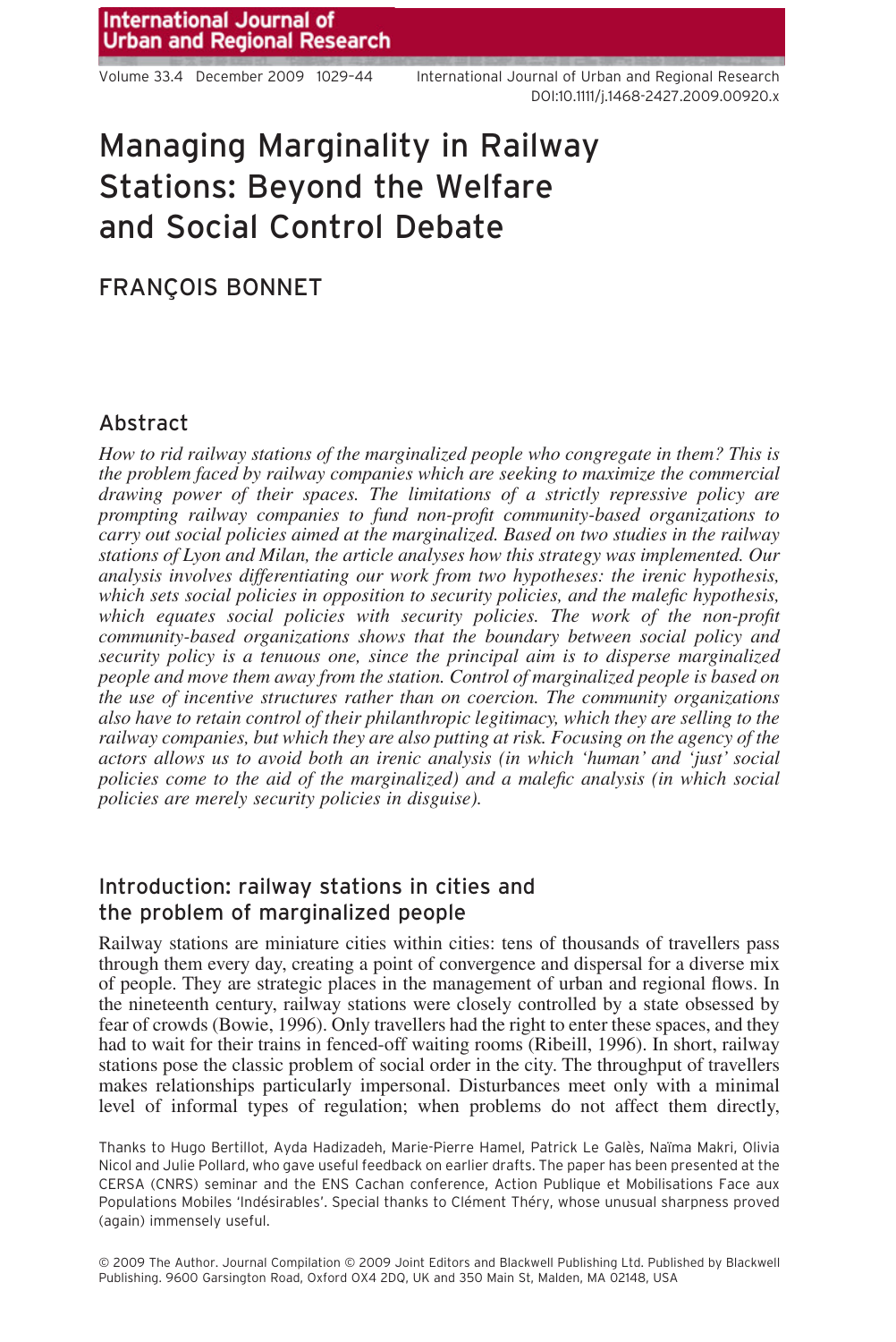travellers remain mere spectators. Nowadays, railway stations are open public spaces with shops and, as a result, they attract marginalized people. Homeless people, beggars and vagrants pose a dual problem for railway companies. On the one hand, the sight of poverty is bad for business. Some railway stations are frightening and discourage people from travelling by train. The profitability of shops in railway stations is reduced when travellers do not feel at ease. Marginalized people who beg in a rather aggressive way give rise to complaints. On the other hand, the majority of travellers feel compassion for people reduced to begging, and will not tolerate the sight of poor people being ill-treated. Railway stations are public spaces, and this prevents railway companies from controlling access to them and from conducting purely repressive policies against the marginalized.

In this article, I analyse the way in which two railway companies, in Lyon and Milan, have tackled the problem of marginalized people in their stations: how, between 1998 and 1999, the French company (SNCF) rehoused a group of homeless people and how, between 1993 and 2004, Milan City Council and the Italian company Ferrovie dello Stato  $(FS)^1$  came to privilege the work of social workers over that of the police.

In 1998, in Part-Dieu Station in Lyon, station users and shopkeepers complained about the presence of homeless people, their alcoholic outbursts and their dirtiness. SNCF planned to have these marginalized people removed by its internal security department, but an executive suggested that they call on the services of a charitable organization which he had read about in the press. In collaboration with the Ministry of Health, the City Council, the station's trade organization and the police, SNCF funded an expert report and a rehousing initiative. Social workers from the charity produced the report and carried out the initiative. The homeless were rehoused and did not return to the station.

In the early 1990s, three types of marginality were to be found in Milan's Central Station: the conventional homeless, drug addicts and newly-arrived immigrants. In 1991, the closure of the station at night drove these marginalized people out onto the square and onto the tracks. A number of homeless people died of cold and several drug addicts died from overdoses. Fights broke out between Moroccan and Albanian immigrants. Central Station became the very symbol of insecurity. Between 1993 and 1999, the problems of criminality and marginality met with an essentially repressive response on the part of the police. But the persistent presence of drug addicts and homeless people continued to detract from the station's reputation and damage FS's ambitions for its commercial renewal. In view of attacks in the press and the discontent of citizens' committees, $\frac{2}{3}$  a senior city councillor decided to experiment with a new kind of management of this marginality. In partnership with the City Council, FS invited community organizations that carry out social programmes to bid for funding. The railway station became known locally as 'a welfare supermarket'. In 1999, Colombo and Navarini (1999) counted around a hundred community workers in the health and social spheres at the Central Station. The profusion of organizations in the precincts of the railway station created a risk of overall disorganization. To provide a coordinating structure, the city opened a Help Centre that had its own premises within the station, in order to streamline the offer of accommodation, food and blankets; its over-the-counter service was open to everyone,

- 1 In Italy, historically, the national railway company is Ferrovie dello Stato (FS). FS became a holding company made up of two bodies, Rete Ferroviaria Italiana (RFI) and Trenitalia. RFI manages the infrastructure (the railway network) and Trenitalia operates the trains. In practical terms, RFI sells Trenitalia time slots in which the trains can operate. RFI also uses service providers in managing the stations: Grandi Stazioni is involved at the 13 largest Italian stations.
- 2 Citizens' committees are district-based associations largely made up of men in stable professional employment. With the legitimacy conferred on them by their status as a group of respectable citizens, they formulate demands to the local council and other institutions, generally on the subject of criminality and immigration. Their image is strongly associated with the parties farthest to the right of the Italian political spectrum (Lega Nord, Alleanza Nazionale), but research on the ground has tended to show that the members of these committees are not so much associated with these parties as exploited by them (Della Porta and Andretta, 2001; Poletti, 2003).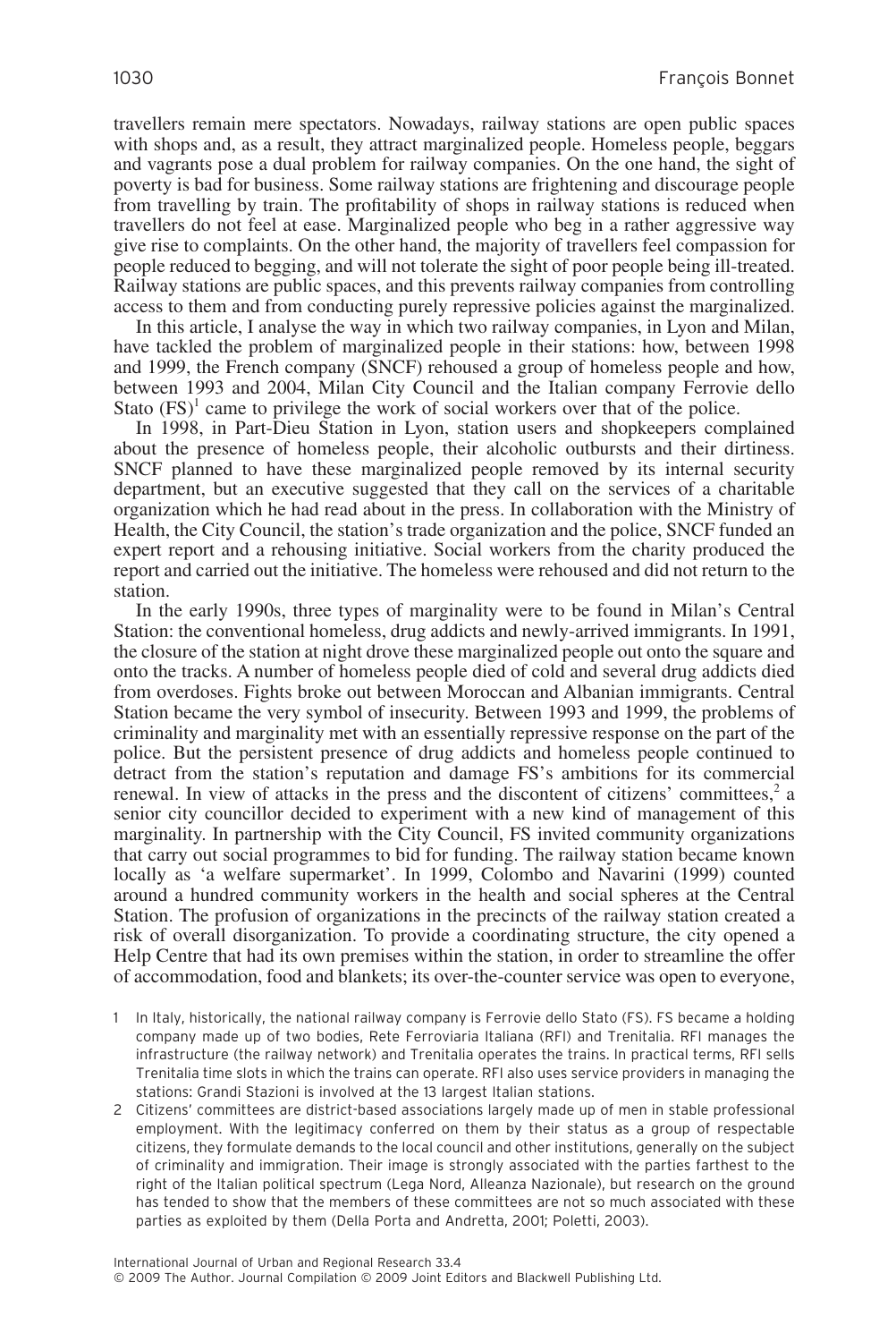with a view to making things easier for marginalized people faced with a fragmented range of services. The results were convincing: drug addicts were given support, and some of the homeless and immigrants were relocated into disused warehouses belonging to FS, out of sight of station users.

In both cases, the community organizations and their partners used social policies both to disperse the marginalized people and to avoid their being subjected to outright repression. These strategies were designed in consultation with the railway companies, which are faced with the basic ambivalence of travellers towards marginalized people, a mixture of rejection and compassion. From a theoretical standpoint, our analysis of the policy implemented involves differentiating our work from two hypotheses: the irenic hypothesis, which sets social policies in opposition to security policies, and the malefic hypothesis, which equates social policies with security policies. We look at the theoretical background to this in the next section, followed by a discussion of the methodology. In railway stations, the limitations of police action and the perverse consequences of social policies require the coordination of actors with different values, as discussed in the fourth section. The community organizations are funded by the city councils and the railway companies to carry out a particular service: the control of marginalized people. This is covered in the fifth section. The community organizations are not, however, mere instruments: as discussed in the sixth section, they have to protect their legitimacy and they are able to exploit the security concerns of their employers for their own ends. The conclusion stresses how an analysis in terms of power relations, highlighting the agency of the actors (especially of the community organizations) enables us to go beyond the opposition between the irenic and malefic hypotheses.

## Mechanisms for social order in urban spaces

What is the rationale of the institutions that fund third-sector organizations to work on dispersing marginalized people from railway stations? The literature reveals two types of response. For the first type of response, the organizations are *welfare providers* and the use of charitable organizations occurs in the context of welfare state privatization. Social policies that would once have been carried out by public authorities are now carried out by private organizations. Public authorities, subject to budgetary constraints, fund community organizations to carry out social policies more cheaply. This is the argument of Salamon (1993), O'Looney (1993), Smith and Lipsky (1993), Austin (2003) and Marwell (2004), among others; they analyse the increasing importance of the third or voluntary sector as a method of privatizing the welfare state in the US. Contracting to community organizations through invitations to tender and fixed-term funding, as well as the use of volunteers by the organizations, brings down costs and allows social policies to be diversified to match the various issues that arise. Ensuing discussion is essentially normative in nature and implicitly conveys a positive assessment of social policies conducted by the state: Salamon (1993) condemns the 'marketization' of welfare, while O'Looney (1993) considers that the privatization of social services does not, in any case, stem only from a conservative logic of redrawing the welfare state within tighter boundaries: it is also in keeping with a 'leftist' critique of heavy-handed state bureaucracy, insensitive to individual cases and which stigmatizes users. In this 'leftist' critique of the welfare state, the growth in the role of community organizations in the delivery of social services is a solution to the problems linked to bureaucracy. Austin (2003) cites some 60 academic references showing how the mechanism of inviting tenders is effective in bringing down costs without reducing the quality of the services, provided that it is possible to place community organizations in competition with one another. This first type of response therefore presupposes that social policies are fundamentally benevolent and preferable to security policies — this is the irenic hypothesis.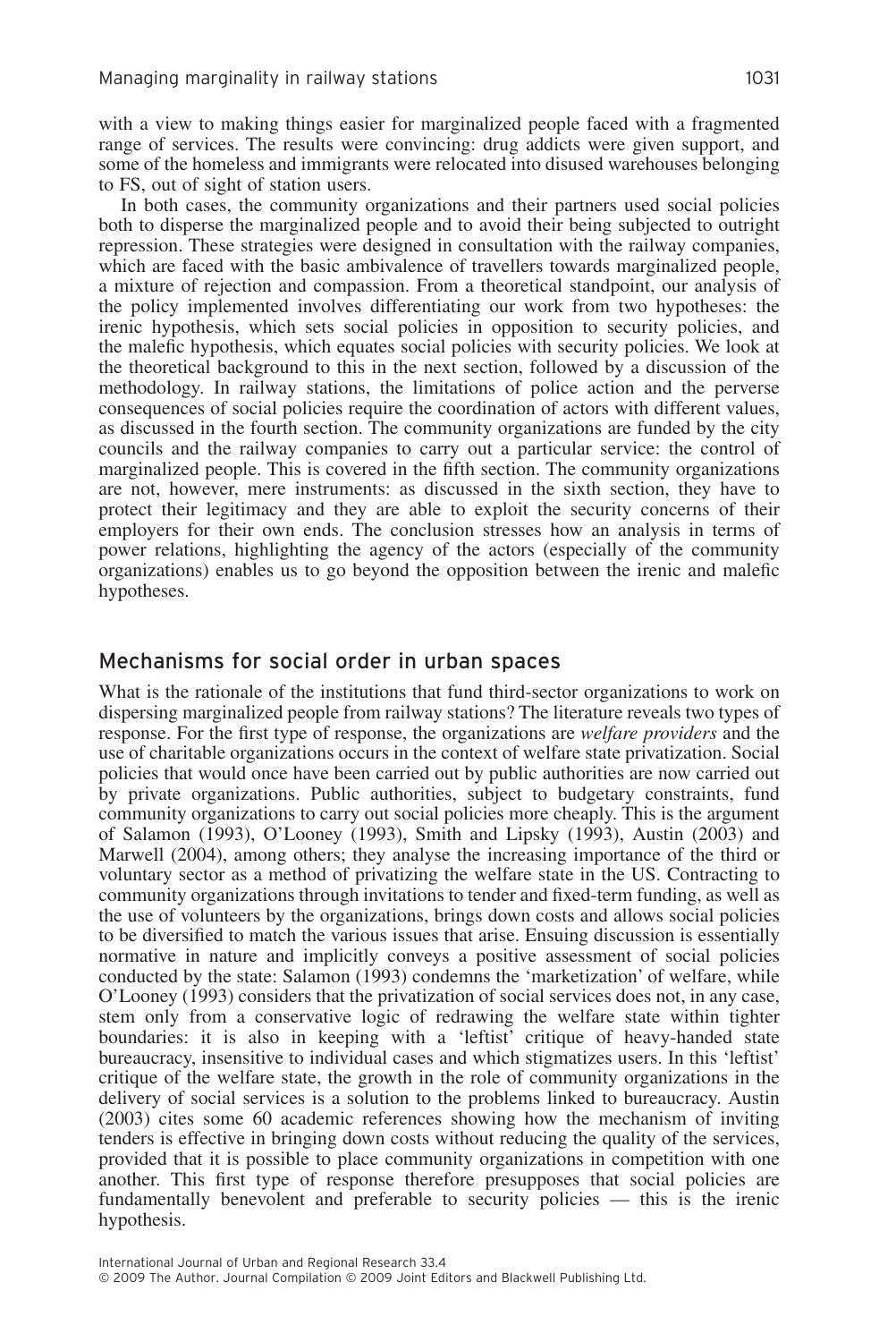For the second type of response, the issue is not the privatization of social policies, but rather the dressing up of security policies as social policies (*cf*. Piven and Cloward, 1993) — this is the malefic hypothesis. This hypothesis is based on two presuppositions: (1) social policies *should* and *could*, in theory, be legitimate progressive objectives, but are, in practice, means of social control; (2) social control is a means for the dominant class to reinforce its domination. From this perspective, many writers have suggested that the social policies were not conceived with a view to improving the wellbeing of the most powerless, but in order to contribute to the maintenance of social order (O'Connor, 1973; Donzelot, 1977; Platt, 1977; Cohen, 1979; Offe, 1984). For Piven and Cloward (1993), the ultimate aim of social policies is to prevent disturbances and riots and to strengthen the work ethic that favours capitalism (for a critique, see Durman, 1973; Trattner, 1983; Van Krieken, 1991; Dodenhoff, 1998). Like the debate on privatization of social policies, this issue conceals high potential for political polarization. There is a risk that discussion may focus on the essentialist problem of whether a given social policy *is* (or is not) social control, a discussion which will be decided *a priori* by the way in which each camp constructs what it understands by 'social policy' and 'social control'. To avoid this aporia, this article proposes not to ask the basic question (social policy or security policy?), but rather to look at the subjective meaning that these categories have for the actors, in order to inquire into the specific mechanisms directed at marginalized people by community organizations.

From the point of view of the actors, the opposition between social policy and security policy is very meaningful: this opposition has an *emic* relevance. From the conservative end of the spectrum, security policies are associated with effectiveness and authority, while social policies are associated with 'do-gooders' and excessive tolerance; marginalized people are criminals or nuisances. From the progressive end, social policies are associated with humanism and justice, while security policies are associated with repression and violence; marginalized people are victims. The police tend to value security policies, while social workers value social policies. From the point of view of sociology, from the *etic* point of view, the dichotomous opposition between social policy and security policy in practice has to be challenged. If we take into account what is meaningful for the actors, we can then reconstruct their rationales; if we do not use these opposed categories as analytical categories, we can better describe the mechanisms used to manage marginalized people and the interactions between the organizations and their employers. By getting away from the essentialist opposition between security policy and social policy, we give ourselves the means to provide an account of the power relationships, the *agency*<sup>3</sup> of the actors, their room for manoeuvre at a local level and their capacity to exploit those they interact with. This strategy should make it possible to avoid both the irenic view (in which 'human', 'just' social policies come to the aid of marginalized people) and the malefic view (in which social policies are nothing more than security policies in disguise).

## Methodology: a study at two stations

The empirical work that underpins this analysis is based on two case studies carried out in the Part-Dieu Station in Lyon and the Central Station in Milan between 2002 and 2004. It goes without saying that two cases cannot possibly enable us to draw general

3 The notion of agency is used in two respects: the theoretical question of the relationship between structure and agency (Sewell, 1992; Emirbayer and Goodwin, 1994; Emirbayer and Mische, 1998), and the theory of the principal-agent (also known as *agency theory*) (Shapiro, 2005). In this article, the notion of agency refers to the idea that most of the time the actors refuse to be a simple means to exogenous ends, and that, even in asymmetrical relationships, they retain room for manoeuvre — and know how to make use of it (Crozier and Friedberg, 1977; Friedberg, 1993) because they are fundamentally endowed with 'self-interest (with guile)' (Williamson, 1975: 26).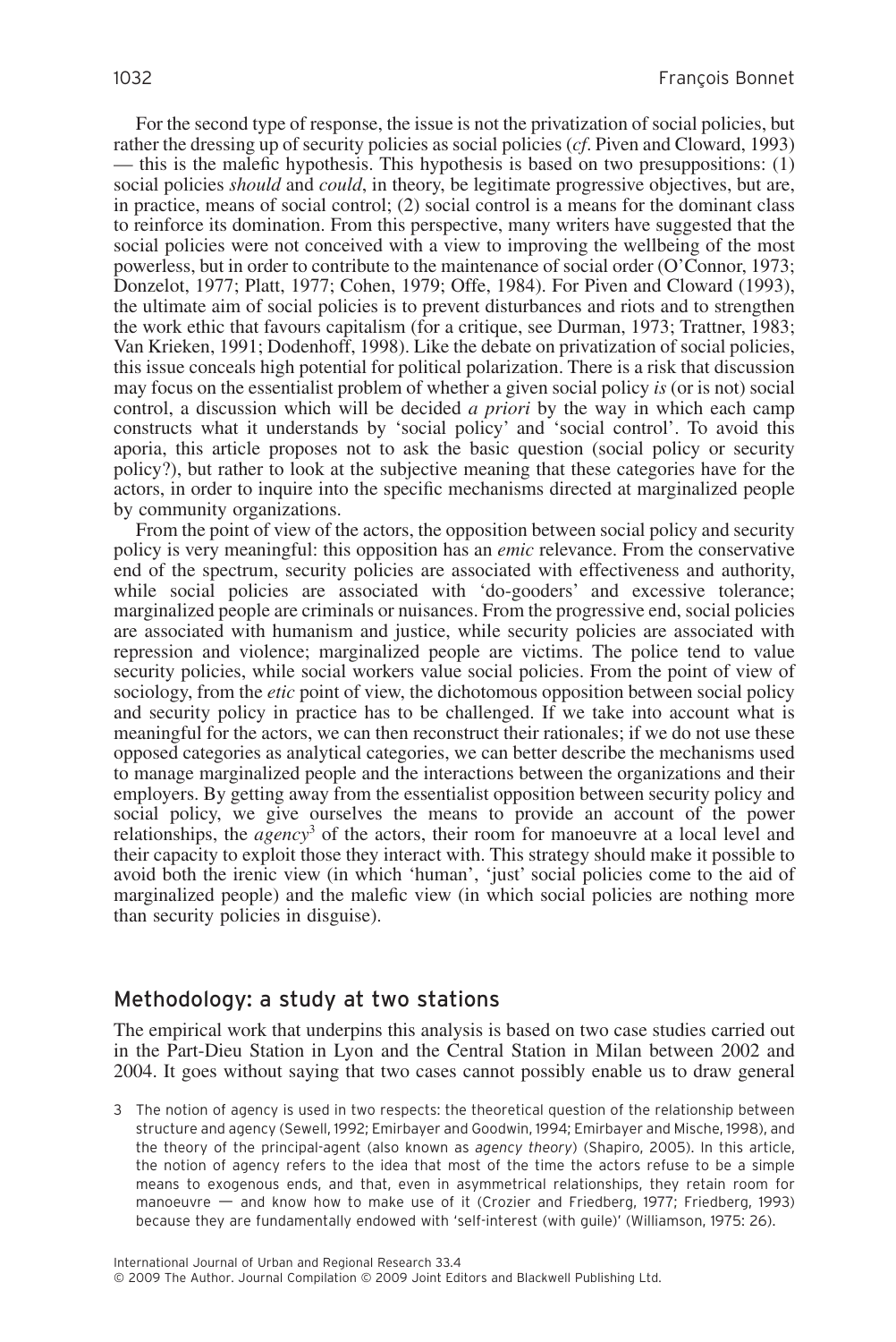conclusions about third-sector organizations or about any of the issues they tackle in their work. The function of the cases presented here is to give a practical reference point for the questions we are asking and to identify empirical mechanisms which, it is reasonable to assume, are quite likely to occur in other contexts. The qualitative survey essentially consisted of making observations and conducting interviews, mainly with the railway companies, the police and social workers, on each site (30 interviews at the Lyon station; 18 at the Milan station). Collecting all these points of view enables us to produce a synthesis that is different from the sum of the individual points of view of each actor. The survey should therefore lead to 'a simplification of reality, partially at odds with the ordinary interpretations and visions of the actors in the context of the action studied' (Friedberg, 1993: 317). The logic of the comparison between France and Italy is not to control cultural or institutional variables, but rather to get away from the nation-state context in order to identify mechanisms that are not specific to a particular nation state. It is important to point out that the data from the Italian case study and the French one are not of the same order. Some 80,000 people pass through the railway station in Lyon every day, but the facts here relate to about ten homeless people, investigated over a period of 2 years. In contrast, 300,000 people pass through the Milan railway station every day; the events recounted here took place between 1993 and 2004 and relate to a large, diverse marginalized population (drug addicts, homeless people and immigrants). This is why subsequent sections focus more on the details of the Italian case study.

#### Managing perverse consequences

Since 1991, a European Commission Directive has encouraged Member States to embark on a process of opening the railway sector up to competition. This process involves, firstly, ending national monopolies over railways and, secondly, privatizing national railway companies. Public railway companies tend to be loss-making and highly dependent on subsidies (Guélaud, 2002; Marlot, 2004). Traditionally, these companies invested more in trains, which are the core of their business, than in stations, which were for a long time viewed as functional spaces for assembling passengers at nodal points before getting them onto the trains (Sander, 1996). This lower investment in railway stations had contributed to their dereliction. The poor reputation of railway stations and the populations they attract, which are considered undesirable, became a particular problem for the railway companies when it came to opening them up to competition. The SNCF set up a Stations Department, and the FS set up the *Grandi Stazioni* project in order to carry out renovation projects for their railway stations. The idea was to introduce mini shopping centres in order to take advantage of the potential customers passing through the stations every day. These shops, in their turn, need security, which the railway companies, to whom they pay rent, have to provide. In the medium term, the railway companies were relying on the presence of shops to help upgrade the railway station. From this viewpoint, the presence of marginalized people was doubly detrimental to the railway companies' profitability: the homeless indirectly convey a negative image of the world of the train, and by reducing the commercial drawing power of stations, they directly affect the companies' profitability (the rent the shopkeepers pay). In order to remove the marginalized people, the companies initially contemplated the use of coercion.

#### The limitations of police work

In the French case, SNCF first thought of making use of its internal security department, Surveillance Générale (Suge). Its work would have consisted of harassing the homeless in such a way as to deter them from hanging around in the station precincts. This solution came up against both legal constraints and image problems. On the one hand, sitting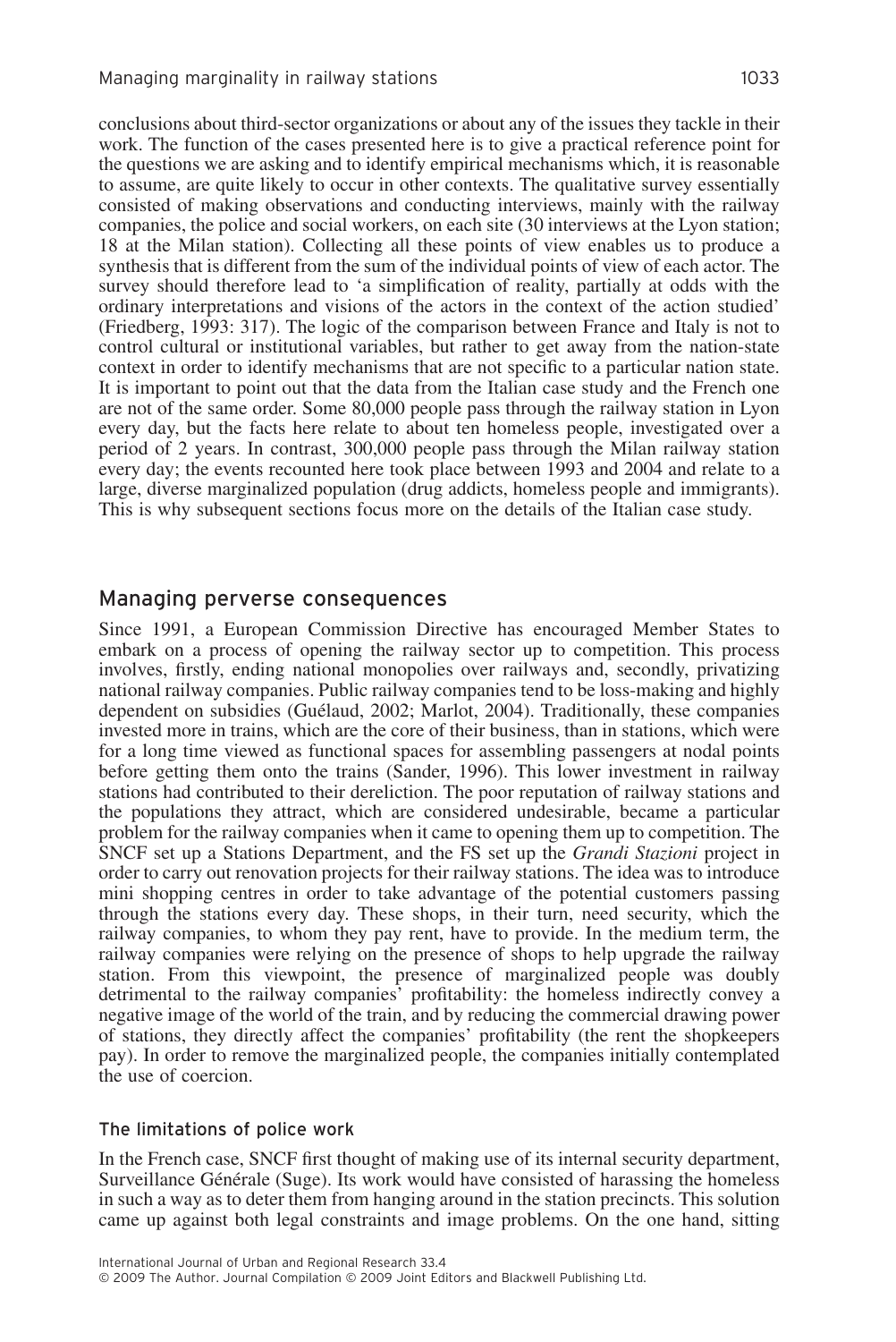down in a railway station is not prohibited by law, and the police or Suge security guards can only take action against criminal offences, such as forcing children to beg. On the other hand, a railway station is a public space, open to the gaze of travellers, who might protest against any violent intervention. It is not in the railway company's interest to have crowds forming and disrupting the flows of people. An SNCF executive therefore convinced his management to find a non-coercive solution and to call on social workers.

In the Italian case, the police were the sole security actor from 1993 to 1999. In 1992, the Lega Nord (Northern League) won the city council elections and pressed for a policing solution to be found at the railway station. In 1993, corrupt policemen were removed from the station. 'Major operations' then began: police raids at night, using police vans, to arrest as many marginalized people as possible, deport immigrants and imprison drug dealers.

*(And what was that like?)* Heavy patrols. We had these non-EU nationals, so with around thirty policemen, we arrested all the non-EU nationals,<sup>4</sup> marginalized people and undesirables, we put them in a police van, and they were all taken to the police station, where they were charged with offences (Police Superintendent, Italian station).

The criminal networks were weakened and drug trafficking was pushed back into the adjacent streets, but the experience of station users, travellers and local residents did not change: the railway station still attracted many marginalized people. This is where police action meets its limitations: the police can arrest offenders, but they do not have the resources to deal with poverty — nor is it their job, since poverty has no legal definition. The police simply cannot do the social work that is required to take care of marginalized people.

Even an idiot can understand that someone who sleeps in a night-shelter will not be dossing in the street with a blanket and a bottle of beer, that someone who has been given a meal will not go off and steal food, that someone who has been given shoes will not walk around barefoot, and that someone who has been given a clean t-shirt creates less of a disturbance than if he's wearing a t-shirt covered in blood... These are ordinary examples. Helping people to get access to the health system, helping them in their dealings with the authorities, avoids other problems. You protect the groups at risk. Educating prostitutes about cleanliness, washing, avoids them passing on diseases (social worker, Italian station).

In Milan, as in Lyon, it is not so much benevolence towards the most vulnerable populations as the limitations (perceived and real) of the police solution that motivated the city council and the railway companies to turn to social policies.

#### The perverse consequences of social policies

Using social policies to produce order has many advantages in both practical and symbolic terms. This strategy nevertheless raises the problem of its own perverse consequences. The issue here is not to judge the appropriateness of the idea of the perversity of welfare or the intrinsically reactionary nature of that idea (Somers and Block, 2005), but to look at it from the point of view of those who promote 'social' solutions, particularly within the railway companies. From the point of view of the actors who wish to reduce the nuisance caused by marginalized people, one perverse consequence is an incentivizing structure set up to disperse marginalized people, which ends up attracting more people than it disperses.

<sup>4</sup> The Italian word to designate (poor) immigrants is '*extracomunitari*', literally 'non-EU national', which can refer to white European (such as Ukrainians), Asian, South American or African immigrants.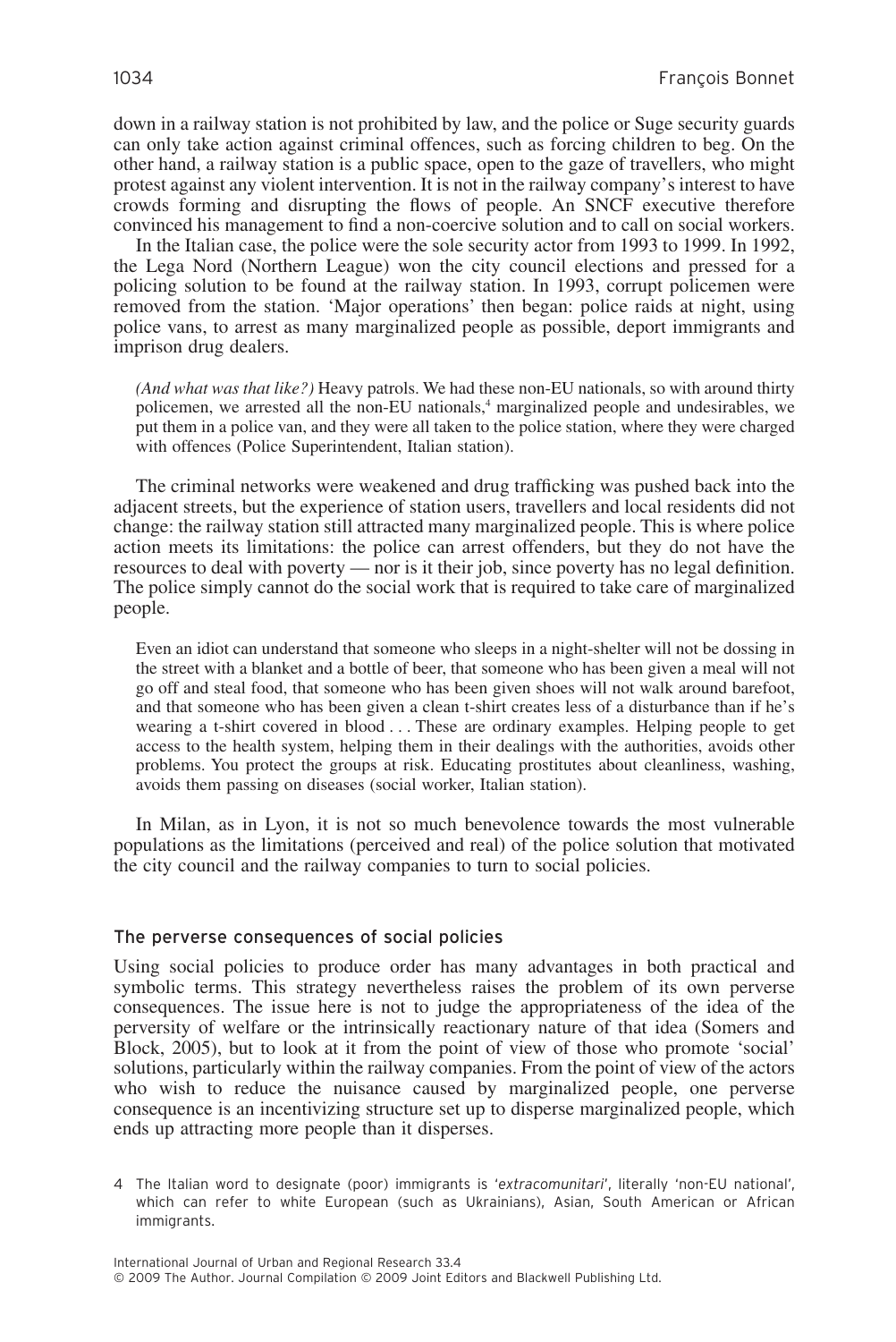Managing marginality in railway stations 1035

Presumably the promoters of non-repressive solutions at SNCF are the most concerned about the interests of the homeless and about the most humane possible treatment of poverty; yet they are acutely aware of the problem of welfare. The experience of the major Paris railway stations shows that the distribution of food (through soup kitchens) attracts large numbers of needy people:

There are perverse consequences in the actions you take. When you start supporting people . . . At the soup kitchen in \*\*\* Station, there were 100 of them to begin with, and in the end it was serving 700 meals a day. It brings a certain population in and then they stay . . . Bringing in people to organize meals in the station is counterproductive (national manager of Mission Solidarité, SNCF, French station).

We did away with food distribution, and the community organizations agreed with us; we rejected because it creates support centres (regional manager of Mission Solidarité, SNCF, French station).

The actors from the Milan railway company were also well aware of the limitations of a strategy which consists of funding community organizations:

Welfare alone is not enough; it's like feeding stray dogs and cats, it doesn't solve the problem. You can't get rid of them, so you move them, but it's not simply a question of moving them, you have to organize them (security manager, Grandi Stazioni, Italian station).

For the actors from the community organizations or those ideologically close to them (whose practical interests and values are to promote 'social' solutions), the issue of perverse consequences is neither a matter of making the poor aware of their responsibilities nor a way of putting the problems of the railway company above the wellbeing of marginalized people: it is a matter of the ethics of responsibility. If a welfare mechanism is overloaded, it will be cut, and no one will benefit from it. It is better for the mechanism to benefit a few rather than to benefit no one. To minimize these perverse consequences, the railway companies count on the police or on their own security department. Running operations with community organizations assumes that they will not create a precedent that makes the area's homeless people think that hanging around in the station is the best way to find long-term institutional help. In other words, it is about helping the homeless so that they leave, without attracting others: 'To get them out of poverty — and out of the station, too' (Soutrenon, 2001).

Consequently, the issue is one of coordination between railway companies, police and community organizations. All the actors have different values, objectives and methods. The values of the police and social workers are often antagonistic, with the first valuing 'repressive' policies and the second 'social' policies. But awareness of the intrinsic limitations of the former and the perverse consequences of the latter can lead these actors to work together. For example, the Fratelli di San Francesco (the organization that manages the Help Centre) need the police when a marginalized person becomes threatening, but the police often need the Fratelli to take a minor into the care of their communities when the law prevents any criminal action. This situation of interdependency leads the police to tolerate certain unlawful practices on the part of the Fratelli, such as helping people who are in the country illegally:

The cops know that the Fratelli feed and house undocumented immigrants, but they don't carry out raids just to make more arrests, because they are the first to ask the Fratelli to take care of large-scale poverty when they need it, such as when there is a humanitarian disaster. So, it's an informal agreement: 'we take on your needy people when necessary, and you don't come here hassling us' (Social worker 3, Italian station).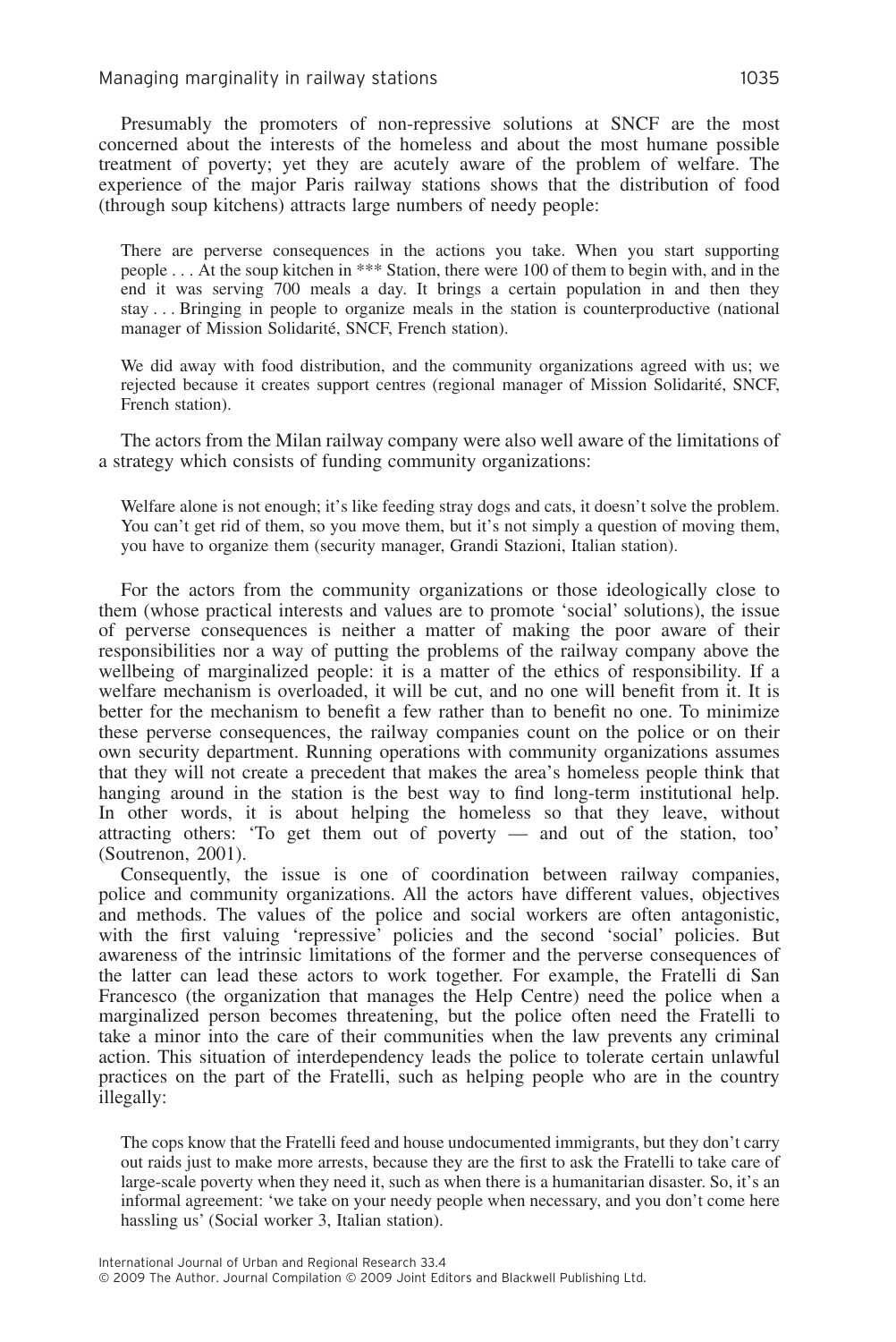The railway companies coordinate activities. They fund the community organizations so that they can provide services that suit the interests of the railway companies. In the next section, we look in detail at the tasks that these organizations are asked to carry out by the railway companies.

### Managing the marginalized

#### The Lyon station: breaking up the focal point, rehousing the homeless

In the Lyon station, SNCF's objective was to rid the railway station of homeless people. Rather than entrusting this task to its own security guards or complaining to the police, SNCF set up a 'monitoring committee' with the Ministry of Health, the City Council and the police and decided to call upon the services of a charitable organization to deal with the problem.

Initially, this involved carrying out a sociological expert appraisal — the speciality of the organization concerned — over a period of 2–3 months. This was done by social workers, and was also intended to establish contact with the homeless. From April to June 1999, social workers went out to meet the homeless to gather information about them, build up contacts and create a relationship of trust. The social workers observed that the majority of the homeless — around a dozen — came and went, never staying in the station for long. They sometimes stayed for no longer than an hour. The nuisance they caused depended on their level of alcohol abuse and on the ups and downs of their relationships. The social workers realized that the homeless were actually organized around one of their number, a man aged around 50 who had spent 19 years in the station and who 'lived' in the car park. Making the most of his total knowledge of the whole premises and the cordial relations he had managed to establish with the police, shopkeepers and SNCF employees, he had occupied two parking spaces with his belongings for so long that no one even thought of making him leave. He would offer to let homeless people who came to the railway station stay in 'his' space for a while, in return for a small sum, promising them relative peace and quiet:

The conclusion we came to was that we had to break the hard core. I really don't like talking like that, but it was necessary to break the hard core, which consisted of two people who were living in the car park under the hotel... that's where the homeless guy lived, so he controlled that space, he was in control, and he even sold places there to people, "come and sit by me, don't worry, I know the cops, just give me a euro, two euros", well, at the time it was ten francs, and anyway . . . we said "we have to break that up". Well, by 'break', I mean make the guy who was living there permanently agree to have treatment. And the guy agreed to go away and get treated for alcoholism (regional manager of Mission Solidarité, SNCF, French station).

Secondly, the social workers had to put forward solutions for rehousing the homeless, in order to get them to leave the railway station for good. The social workers were faced with an obligation to achieve results for their partners in the local authority, the police and SNCF. If they did not manage to rehouse the homeless, or if they did not manage to establish a relationship of trust with the homeless such that they would agree to leave the station, the police and Suge would resort to coercion to 'break up the focal point' — the expression used by the institutional actors to refer to the removal of the homeless.

Convincing the homeless to leave the station is more complex than it might appear, because they develop routines and social interactions in the premises that they frequent. They also absolutely refuse to be housed in hostels, where the living conditions are very restrictive and where dogs are not allowed. Rehousing in a flat means dogs can be considered, but involves skills which those homeless people most accustomed to living on the street have lost, such as keeping the flat clean, not leaving the taps running, handling gas points with care, using the toilet. The social workers finally decided to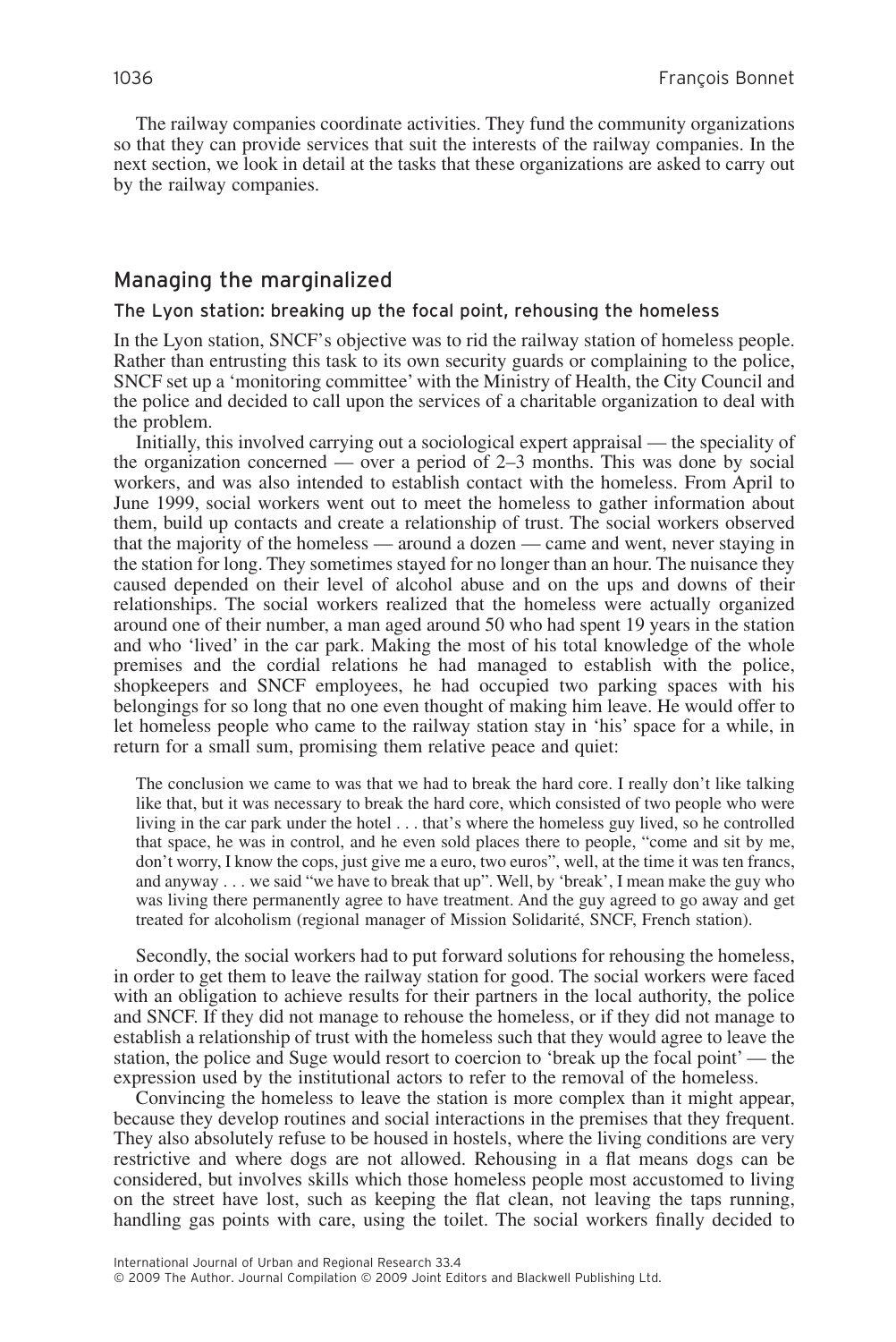secure the departure of the most longstanding homeless person in the station — the one who rented his space to others — in order to prevent others moving in afterwards. They convinced the old man to go for treatment for alcoholism and helped him move into a small apartment. SNCF immediately installed wire netting around the spot the homeless had been using, and the station's security guards adopted a systematic policy of discouraging new arrivals. The other homeless people agreed to be rehoused. In the winter of 1999–2000 new homeless people arrived in the station, but did not settle there.

#### The Milan station: moving marginalized people away in the long term

At the Milan station, it was less a case of rehousing a few homeless people (as at the French station) than of managing the nuisance caused by the presence of hundreds of marginalized people. There are many community organizations there too, each playing a role in managing the poverty that the railway station attracts. The community organizations, by offering services to marginalized people, create relations of dependence and personalized relationships, which cannot fail to stabilize these populations, potentially putting order in the station at risk. The control function of the community organizations is the keystone of the FS Group's security policy, which has managed to take advantage of the funding granted by the City Council, using two methods: dispersing marginalized people and collecting information about them.

Because the station continued, in spite of police repression, to attract marginalized people who frightened travellers, the various components of the Italian railway company coordinated their efforts in order to use the station's Help Centre as a centre for dispersing marginalized people throughout the area. The reasoning was as follows: since the poor are going to come to the station *in any case*, and since *in any case* it is not possible to make them leave without offering them an alternative, you might as well accept the inevitable presence of marginalized people in order to channel them towards spaces where they cause less nuisance. This solution presupposes having empty spaces available to accommodate the marginalized people. The Help Centre agreed to exercise this dispersal function only on condition that it would be able to offer marginalized people places in refuges. For a person in need, the decision to leave the mutual support networks and the solutions offered by the railway station can only be motivated by a prospect that is at least comparable, i.e. an alternative form of support. In fact, like all national railway companies, FS Group is historically a very big property owner. And, as everywhere in Europe, rail transport has declined considerably since the second world war. As a result, RFI (the infrastructure and network branch of FS) owns a number of more or less abandoned signal boxes, small stations, warehouses and sheds. The smallest stations are increasingly operated unmanned; in Lombardy, 45 % of stations are fully automated. These railway infrastructures are often occupied illegally by groups of immigrants. Police operations against this phenomenon have no long-term effect, as the squatters always come back. When a facility has been squatted and the police have intervened, it costs RFI €250,000 on average to restore the property to its initial value. For RFI, these spaces might therefore be better used, and this led to the idea of having them run by community organizations in order to protect them against illegal occupation. In Lombardy, 80 railway stations are now run in this way. Out of the 1,500 automated stations (which also have travellers passing through) in Italy, 400 are run by community organizations. The organizations do well out of this, since they are given the space free of charge and this legitimizes their activities; and the railway company also does well out of the arrangement, since the marginalized people are settled and kept under control, well out of sight of travellers.

But the authorities' ambition does not simply boil down to dispersing the marginalized. Grandi Stazioni's plan is to make the most of the organizations' grassroots knowledge in order to gain a better understanding of these marginalized populations, isolating those who are potentially dangerous and, where applicable, carrying out targeted repressive campaigns: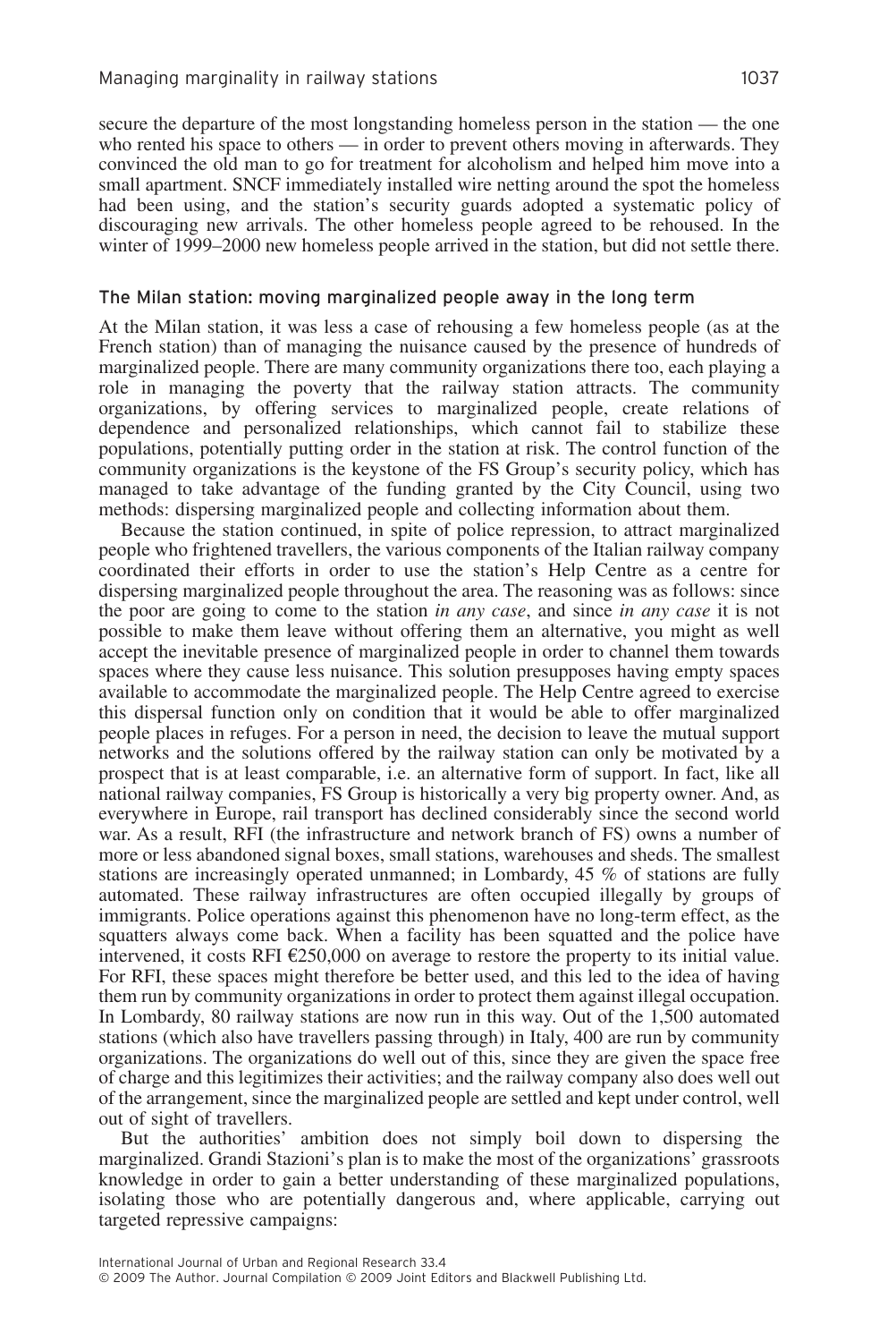So there is a synergy here. The community organizations that are working in the station, who help the homeless, have signed an agreement with us to improve security. They make their knowledge of the people they mix with available to us, distinguishing criminals, drug dealers and violent people from the homeless. With the community organizations, we can pinpoint dangerous individuals, in order to bring the station back to health... There is an agreement between the community organizations, the city, the station and the police to improve security. Standard forms have been produced to improve our knowledge of homeless and marginalized people and put those who behave badly into prison. It all revolves around these forms. And as Grandi Stazioni is giving premises to these community organizations... (Security manager, Grandi Stazioni, Italian station).

The railway company provides the community organizations with premises and funding and, in exchange, expects its community organization partners to give information on individual marginalized people with whom they are in daily contact. Therefore, part of the railway company's task is to integrate the work of community organizations into the station's security policy by strengthening coordination between the community organizations and the police, so that police repression and social work are no longer seen as being in opposition At the same time, it has to make the most of the skills of both in upgrading the station into an attractive shopping space for its customers.<sup>5</sup>

The work of the community organizations stresses the complexity of managing marginalized people in railway stations. Bearing in mind the legal constraints and the intrinsic attraction of stations for marginalized people, a policy based purely on policing is not effective. To achieve its ends, the railway company is forced to practise, through the community organizations, a subtle game of incentives and sanctions. From a more strictly analytical viewpoint, it is possible to identify two social control mechanisms at work in these social policies: (a) the use of incentive and disincentive measures which result in or channel certain behaviours; and (b) the creation of relationships of dependency that act as a constraint on those who benefit from the social policies. In both stations, the charitable organizations are using incentives to get marginalized people to leave the station. In the Milan station, the ongoing support that they provide to marginalized people makes the latter more predictable, as they are more dependent on assistance.

The active cooperation of the community organizations in the dispersal of marginalized people shows to what extent the boundary between social policy and security policy is empirically tenuous: a dichotomous conception of these two concepts is inappropriate. This cooperation also creates a tension between the objectives of the community organizations ('tackling social issues') and those of the railway companies ('getting rid of marginalized people'). Does this mean that the community organizations are instruments of social control? In the next part I try to show that the opposite is true, by highlighting the notion of agency.

# Managing legitimacy and the interplay of different forms of exploitation

The particular legitimacy of community organizations is based on their capacity to present themselves as actors disinterested in material gain (Gadrey, 2000) and motivated by solidarity and compassion rather than opportunism. People imagine the world of community organizations to be swamped with charismatic figures and positive values

5 At the time of the research, this project had not yet been implemented. It is clear that for ideological and religious reasons, the community organizations are reluctant to provide this information, particularly to the police (Navarini *et al.*, undated). The question is twofold: can the railway company force the community organizations to cooperate? What area of uncertainty are the community organizations in a position to maintain?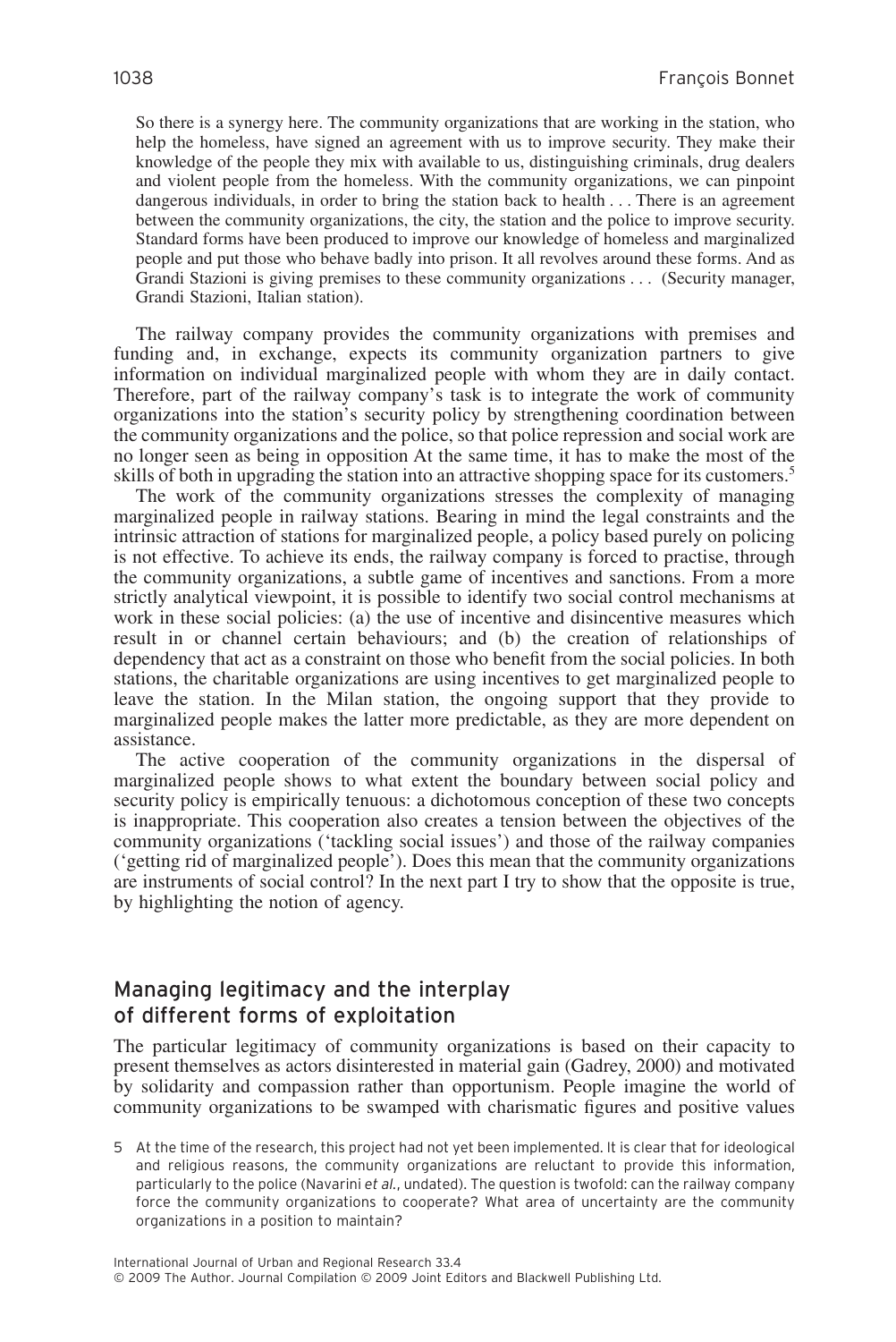such as solidarity and self-sacrifice. A significant part of social science literature on the third sector and civil society also uses this discourse of praise. The non-profit sector is described as a major social innovation (Salamon, 1995; Salamon and Anheier, 1997; Anheier and Salamon, 1998; Salamon *et al.*, 1999), regarded as remedying the problems deriving from capitalism (Laville, 1997; 2000; Fourel, 2001; Jeantet, 2006; Laville and Cattani, 2006) and renewing democracy (Evers, 2000; Putnam, 2000; Chanial, 2001).<sup>6</sup> This particular legitimacy is the principle that motivates volunteers to work for thirdsector organizations, which are able to operate thanks to the normative commitment of their members (Etzioni, 1964).

The same legitimacy is indispensable in the relationship of community organizations with their institutional partners. The city council and the railway company are all the more inclined to fund community organizations that are able to mobilize their legitimacy in such a way that it reflects on those providing the funding. Funding a charitable organization shows that one is concerned about human issues and not only about financial profit. Community organizations are well aware that they are selling their legitimacy as much as their labour force. They are all the more aware of it because, as organizations, they are faced with the problem of continuity or even of survival. Because community organizations are organizations, their first imperative, like all organizations, is to survive (Hannan and Freeman, 1977; Carroll, 1984; Hall, 2002). In order to keep going, organizations must cooperate with actors who can provide the means for their survival. Marwell (2004) has shown, for example, how non-profit community-based organizations providing direct social support services in two Hispanic neighbourhoods of New York were involved in local electoral clientelism. The community-based organizations receive funding from local elected officials. The local elected officials want to get re-elected. The community-based organizations want to go on helping people. So it is in the interest of local elected officials to fund the community-based organizations that are favourable to them, at the expense of those that are not, and to use them as influential intermediaries with the local population, in order to help them get re-elected. The community-based organizations have an interest in secure funding and, therefore, in getting the politicians who allocate their funding elected. In a context in which every community organization depends on funding that is always temporary, the survival of the organization depends on its capacity to be able to continue to sell its services. As a result, relations between community organizations and those funding them involve mutual exploitation, the sophistication of which is at odds with the disinterested basis of their legitimacy.

In the French and Italian studies discussed here, almost all the volunteers, social workers and community organization managers working for the homeless people and drug addicts were firmly convinced that the destitute people at the station deserved respect and consideration. The main community organizations involved are part of the Christian social movement, and almost all the social workers are firmly progressive. They consider marginalized people to be victims of an unfair economic order and a selfish society. Working in a charitable organization almost always implies favouring handling poverty through welfare in preference to repression. Therefore one might expect these community organizations to be hostile towards the intentions of Lyon City Council and Grandi Stazioni — don't these bodies view solidarity as a resource at the disposal of security?

6 The empirical literature on community organizations is distinctly less lyrical. It stresses the conflicts and the power relations within community organizations (Laville and Sainsaulieu 1997a), and the ups and downs of their daily operation, the issue of professionalization and the nature of their funding (Haeringer *et al.*, 1997; Laville and Sainsaulieu, 1997b). In addition, Salamon (1995), concerned at seeing rather too optimistic a literature developing about the capacity of the nonprofit sector to 'change people's lives', warned, over 10 years ago, against *romanticizing* the third sector in the literature. See also the critical discussions of Mayer (2003) and Pirotte (2007).

International Journal of Urban and Regional Research 33.4 © 2009 The Author. Journal Compilation © 2009 Joint Editors and Blackwell Publishing Ltd.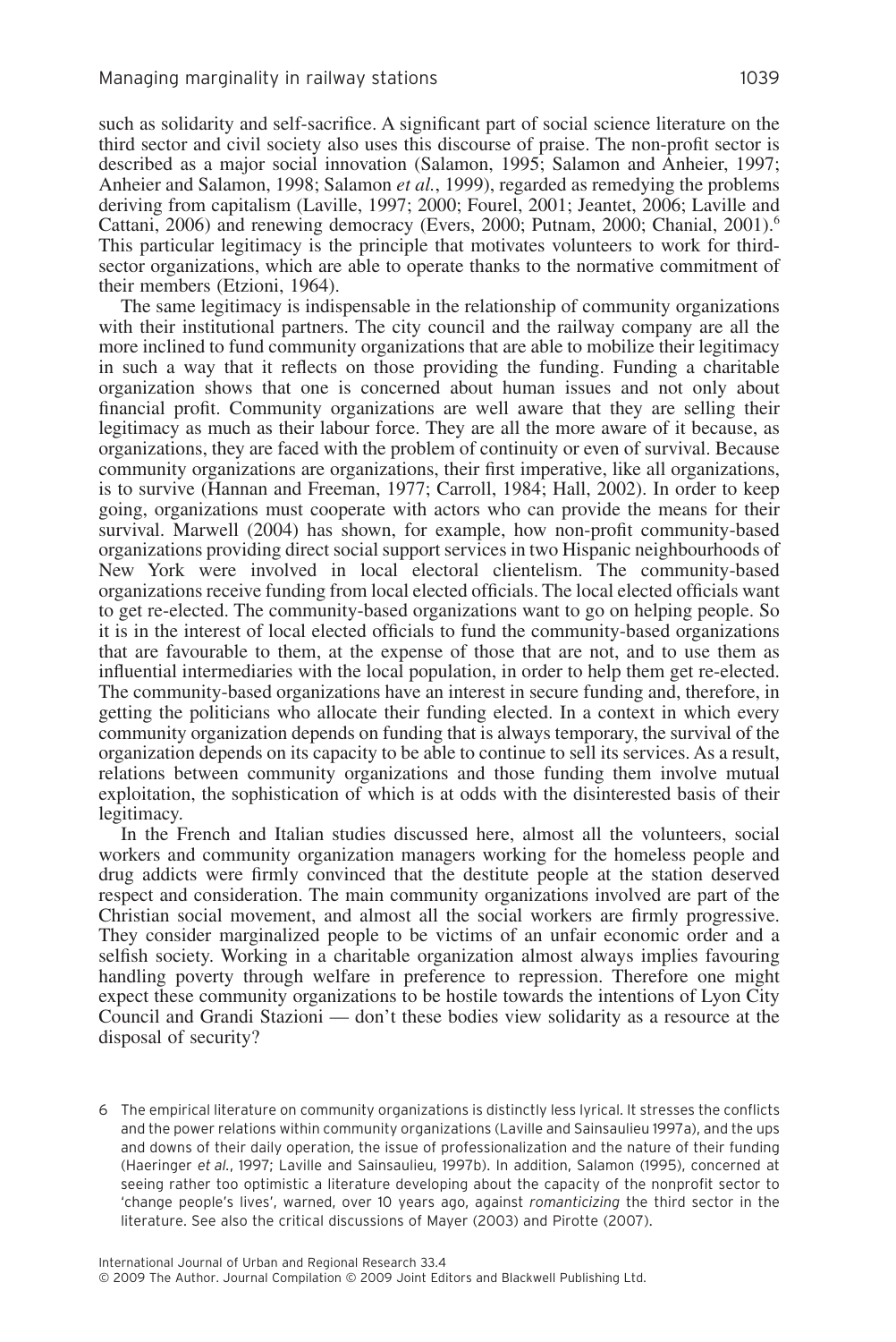On the contrary — the security intentions of the City Council and Grandi Stazioni are resources for the community organizations in the stations. Rather than keeping a tight hold on a purely charitable process, they intend to benefit from the opportunities material and symbolic — offered by the situation at hand, by explicitly linking welfare and improved security in their applications for funding or premises. The theme of security as a principle justifying the collective utility of social work is used by the community organizations as a code to communicate with the various components of the railway company:

Our community organizations are involved in welfare activities for these groups who are profoundly marginalized, who are often represented as a social concern and a danger to city residents, and this certainly links our thinking to the security aspect . . . Our community organizations have effectively shown in recent years that welfare activities, help and social protection of the fringe groups at greatest risk, accompanied by equally necessary activities involving prevention, security and control by the forces of order, offer the best conditions for actually tackling the problems linked to profound social marginality, even for the groups most at risk, and that this undoubtedly benefits city residents.7

The community organization managers are obviously convinced of the collective utility of their work but tend to view the question of security as secondary within an overall set of problems where their priority is to help poor people whose lives are in danger. Justifying the usefulness of their work from the security point of view therefore falls within the perspective of a cynical, opportunistic exploitation of the situation to their own advantage:

In a meeting with the Lega Nord, when they ask us what we would do if we found a kid who had run away from Sicily and who turned up [at the station], we don't say "We did a great thing, we returned a kid to his parents", we say "We removed a criminal danger from the streets of Milan" [laughter] (social worker, Italian station).

The community organizations that are selling their legitimacy in order to collaborate with security policies are not mere victims: they have a capacity for agency. They benefit from their usefulness to the city council or the railway company in order to get funding, and they intend to use their room for manoeuvre at the local level to maximize the social dimension of their projects to the detriment of the security dimension. But they are playing with actors who are no less pragmatic; in the game of mutual exploitation, they can also come out the losers. The experience of other partnerships provide proof of this: charitable organizations are regularly mobilized by the authorities to take part in joint operations with the forces of law and order (state or municipal), in the course of which the presence of these community organizations appears to act as a 'social guarantee', the 'humanist' justification for a project which is not humanist at all:

On Place des Terreaux, we were exploited much more . . . We played the role of social guarantor when they cleaned up the Place des Terreaux. We were really manipulated... (social worker, French station).

In the case mentioned by this interviewee, social workers were not informed about police operations to be carried out against the marginalized people whose trust they were supposed to have gained. This shows that the exploitation works two ways: on the one hand, the community organizations exploit the theme of security and the guilty consciences of some decision makers in order to keep their sources of funding going where their projects lie at the margins of social work; on the other hand, the authorities and the private companies exploit the community organizations by making them play the

<sup>7</sup> Undated document from a group of community organizations working at the station, entitled 'Solidareta e sicurezza [Solidarity and security]'.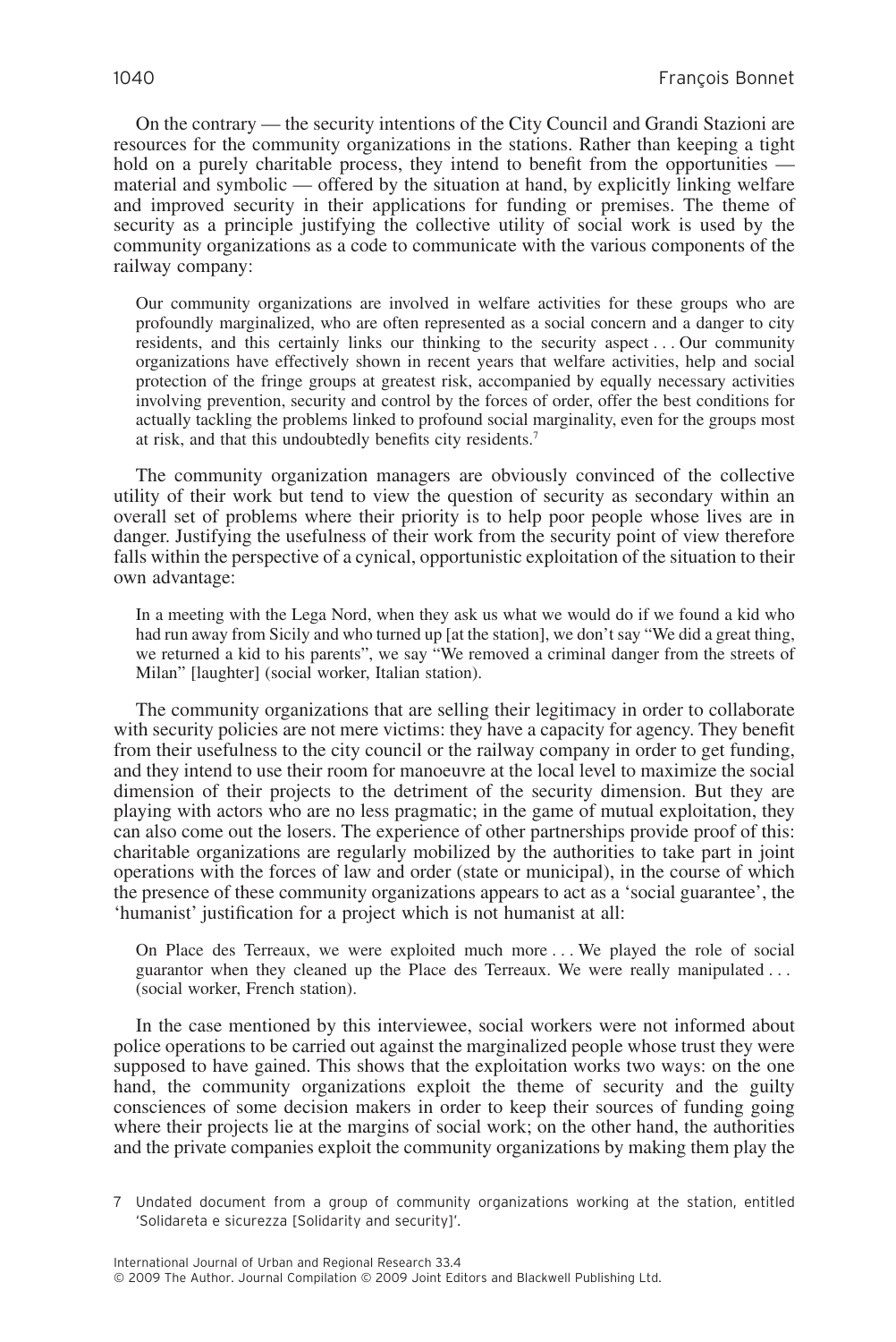role of 'social guarantor' when the issues are controversial. As there are many community organizations and their funding is insecure, it is plausible that they are being exploited more often than they exploit more stable actors such as local authorities or big business.

## Conclusion

Faced with the problem of marginalized people in stations, the railway companies have turned to charitable organizations to find a more satisfactory solution than mere repression. The notion of management (of perverse consequences, of marginalized people and of legitimacy) enables them to exploit the subtle power relations that come into play in the implementation of these policies. In both Lyon and Milan, the community organizations have to manage the perverse consequences of their own work, not only in order to satisfy the demands of their employer, but also so that they can continue to offer attractive services. They set up incentive structures for marginalized people in order to make them comply with the expectations laid down by the railway companies. These incentive structures are not by nature coercive and, for this reason, the community organizations cooperate with the police. They set up a game in which there is something for everyone — marginalized people and railway companies. But the community organizations are not only managing the marginalized people, they are also managing their own legitimacy. In short, by helping in the commercial upgrading of stations, they are also taking part in the philanthropic, 'social' (as opposed to 'security') legitimation of the railway companies, at the risk of endangering their own legitimacy.

A pragmatic strategy for the railway companies therefore implies reconciling police operations with a social approach, in a bid to limit conflicts and make the space as pleasant as possible for users — but this requires compromises to be made with a fundamentalist conception of 'security'. Symmetrically, using the term 'solidarity' in reference to this social work seems improper, given the exploitation of this solidarity: dispersing marginalized people, making the station better for business, satisfying the demands of electors. The community organizations are not taken in by this policy but they do benefit from the opportunities it provides to ensure the survival of their organization. For the management and volunteers of the community organizations, the desirable objective would be the disappearance of poverty, which is an insult to humanity; for Grandi Stazioni and SNCF, it is a more modest matter of reducing the visibility of poverty in the spaces around the railway station in order to minimize damage to business. But all the managers of the various components of FS Group and SNCF know that there will *always* be marginalized people and that railway stations will *always* attract them.

In this game, the central backers are the railway companies, and the central service providers are the community organizations. The state remains a notable actor through the involvement of the police, but it is practically absent from the social policies. In France, it plays a minor role through its share in funding community organizations through its local administration, for a project that it has not initiated and does not run; in Italy, it is only marginally involved in the funding arrangements.

The approach we have taken allows us to set aside two conceptions, both false, of the relationship between social policies and security policies. On the one hand, fieldwork shows that the management of marginalized people by community organizations lies on a continuum between social policy and criminal policy, at the mid-point of which the boundaries are blurred. A dichotomous opposition between social policy and security policy is illogical; the irenic hypothesis, which idealizes ('humane', 'just') social policies by setting them in opposition to ('repressive', 'violent') security policies, ignores this complexity. On the other hand, within this continuum, the community organizations are trying to exploit their *agency* at the local level in order to ensure the 'social' nature of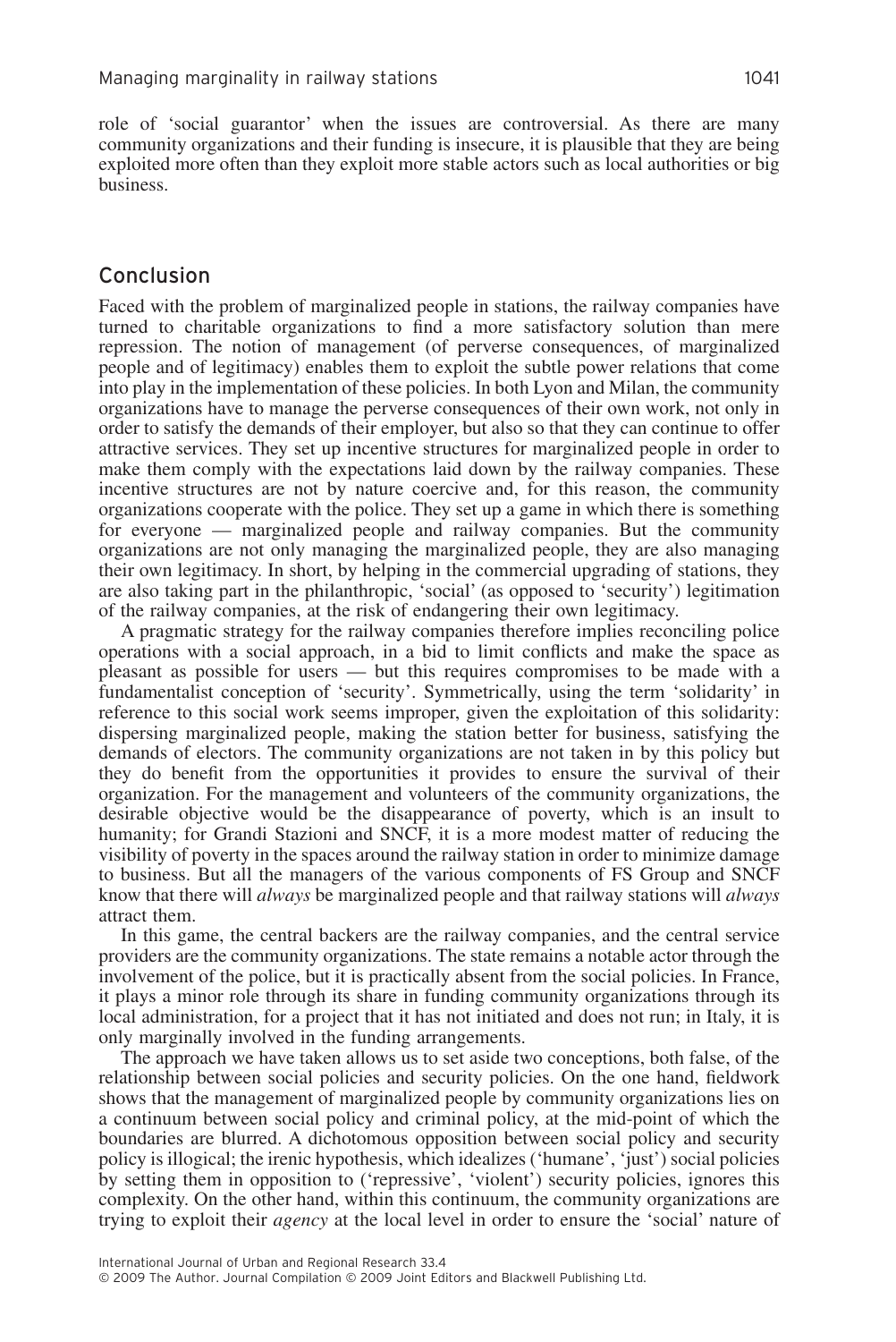their task, which is to play a part in upgrading the stations. This capacity for agency contradicts the malefic hypothesis, according to which social policies 'only' act as a more insidious form of social control.

There remains a paradox. To go beyond the opposition between the irenic hypothesis and the malefic hypothesis, it is necessary to differentiate between emic concepts (those used by the actors) and etic concepts (those used in sociological analysis). In this case, in order to analyse the policies implemented in the railway stations in Lyon and Milan, it is vital to understand the meaning and value that the 'social policy' and 'security policy' categories have for the actors concerned. But claiming the superiority of science over common sense does not do the actors justice: the strategies used by the actors testify to a perfect practical analysis of the real challenges (while the irenic and malefic hypotheses also have their academic expression). All in all, this article shows to what extent the actors involved are pragmatic, competent, reflexive and capable of understanding the nature of power relations from a practical point of view.

François Bonnet (francois.bonnet@sciences-po.org), Observatoire Français des Conjonctures Économiques, Sciences Po, Center for Urban Research and Policy, Columbia University, 52 rue Jeanne d'Arc, 75013 Paris, France.

# References

- Anheier, H.K and L.M. Salamon (1998) *The nonprofit sector in the developing world. a comparative analysis*. Johns Hopkins Nonprofit Sector Series, Manchester University Press, Manchester.
- Austin, M.J. (2003) The changing relationship between nonprofit organizations and public social services agencies in the era of welfare reform. *Nonprofit and Voluntary Sector Quarterly* 32.1, 97–114
- Bowie, K. (1996) De la gare du XIXe siècle au lieu-mouvement. Évolution ou rupture? *Annales de la recherche urbaine* 71.June, 14–23.
- Carroll, G.R. (1984) Associational ecology. *Annual Review of Sociology* 10, 71–93.
- Chanial, P. (2001) Société civile, société civique? Associationnisme, libéralisme et républicanisme. In J.-L. Laville (ed.), *Association, démocratie et société civile*, La Découverte: MAUSS, Paris.

Cohen, S. (1979) The punitive city: notes on the dispersal of social control. *Contemporary Crises* 3.4, 339–63.

Colombo, E. and G. Navarini (1999) *Confini dentro la città. Antropologia della Central Station di Milano* [Frontiers within the city. Anthropology of Milan's central station]. Guerini Studio, Milan.

Crozier, M. and E. Friedberg (1977) *L'acteur et le système. Les contraintes de l'action collective*. Points Essais, Seuil, Paris.

Della Porta, D. and M. Andretta (2001) Movimenti sociali e rappresentanza: i comitati spontanei dei cittadini a Firenze [Social movements and representation: spontaneous citizen's committees in Florence]. *Rassegna Italiana di Sociologia* 42.1, 41–76.

- Dodenhoff, D. (1998) Is welfare really about social control? *Social Service Review* 72 (September), 310–37.
- Donzelot, J. (1977) *La police des familles*. Minuit, Paris.

Durman, E. (1973) Have the poor been regulated? Toward a multivariate understanding of welfare growth. *Social Service Review* 47.3, 339–59.

Emirbayer, M. and J. Goodwin (1994) Network analysis, culture, and the problem of agency. *American Journal of Sociology* 99.6, 1411–54.

Emirbayer, M. and A. Mische (1998) What is agency? *American Journal of Sociology* 103.4, 962–1023.

Etzioni, A. (1964) *Modern Associations*. Foundations of modern sociology series, Prentice-Hall, Englewood Cliffs, NJ.

Evers, A. (2000) Les dimensions sociopolitiques du tiers secteur. Les contributions théoriques européennes sur la protection sociale et l'économie plurielles. *Sociologie du Travail* 42.4, 567–85.

Fourel, C. (ed.) (2001) *La nouvelle économie sociale. Efficacité, solidarité, démocratie*. La Découverte Syros, Paris.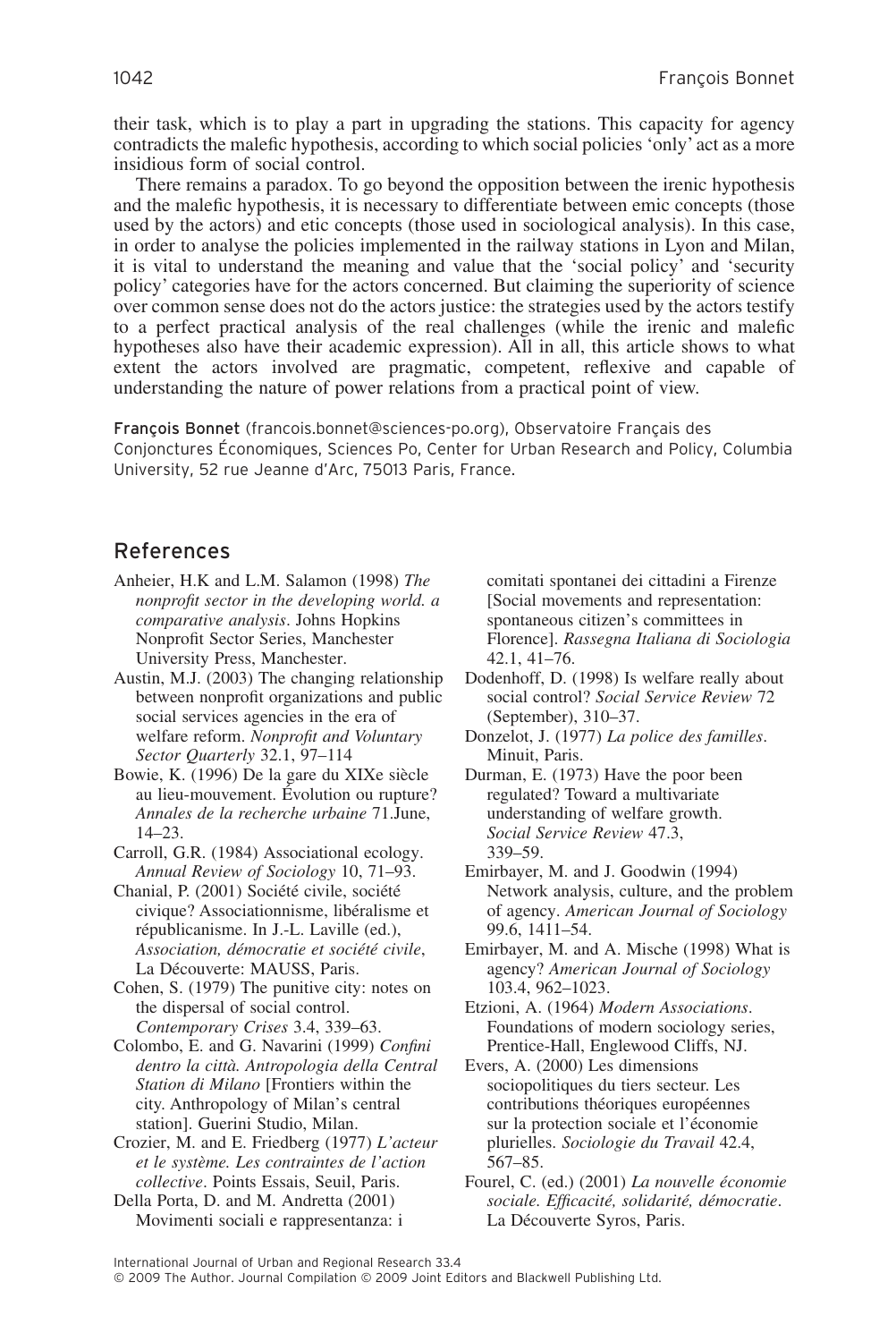Friedberg, E. (1993) *Le pouvoir et la règle. Dynamiques de l'action organisée*. Points Essais, Le Seuil, Paris.

Gadrey, J. (2000) Le tiers secteur comme objet d'étude: quel objet, quelles études? Quelques commentaires sur les contributions precedents. *Sociologie du Travail* 42.4, 601–6.

Guélaud, C. (2002) La SNCF: une stratégie de croissance, un imaginaire du decline. In P.-É. Tixier (ed.), *Du monopole au marché. Les stratégies de modernisation des entreprises publiques*, Textes à l'appui, La découverte, Paris.

Haeringer J., J.-L. Laville and R. Sainsaulieu (1997) Introduction. In J.-L. Laville and R. Sainsaulieu (eds.), *Sociologie de l'association,* Sociologie économique, Desclée de Brouwer, Paris.

Hall, R.H. (2002) *Associations. Structures, processes, and outcomes*. Eighth edition, Prentice Hall, Upper Saddle River, NJ.

Hannan, M.T. and J. Freeman (1977) The population ecology of organizations. *American Journal of Sociology* 82.5, 929–64.

Jeantet, T. (2006) *Économie sociale. La solidarité au défi de l'efficacité*. Documentation française, Paris.

Laville, J.-L. (1997) Associations et société. In J.-L. Laville and R. Sainsaulieu (eds.), *Sociologie de l'association,* Sociologie économique, Desclée de Brouwer, Paris.

Laville, J.-L. (2000) Le tiers secteur. Un objet d'étude pour la sociologie économique. *Sociologie du Travail* 42.4, 531–50.

Laville, J.-L. and A.D. Cattani (2006) *Dictionnaire de l'autre économie*. Folio, Paris.

Laville, J.-L. and R. Sainsaulieu (1997a) *Sociologie de l'association.* Sociologie économique, Desclée de Brouwer, Paris.

Laville, J.-L. and R. Sainsaulieu (1997b) Les fonctionnements associatifs. In J.-L. Laville and R. Sainsaulieu (eds.), *Sociologie de l'association,* Sociologie économique, Desclée de Brouwer, Paris.

Marlot, G. (2004) La déréglementation du transport ferroviaire européen. *Regards sur l'actualité* 306 (December), 59–72.

Marwell, N.P. (2004) Privatizing the welfare state: nonprofit community based organizations as political actors. *American Sociological Review* 69.2, 65–291.

Mayer, M. (2003) The onward sweep of social capital. *International Journal of* *Urban and Regional Research* 7.1, 110–32.

- Navarini, G., M. Palmigiani and S. Tosi (undated) Marginalità e interventi nella Central Station di Milano. I problemi, la situazione, le azioni in corso. [Marginality and interventions at Milan's Central Station. The problems, the situation and what is being done]. In *Le persone senza dimora e i luoghi dell'esclusione sociale: le stazioni ferroviarie. Un progetto transnazionale per conoscere e definire azione volte a combattere l'esclusione sociale* [Homeless people and sites of social exclusion: railway stations. A transnational project to study and define actions to combat social exclusion], Research report for CARITAS and the European Union.
- O'Connor, J. (1973) *The fiscal crisis of the state*. St Martin's Press, New York.
- O'Looney, J. (1993) Beyond privatization and service integration: organizational models for service delivery. *Social Service Review* 67 (December), 501–34.

Offe, C. (1984) *Contradictions of the welfare state*. Hutchinson, London.

Pirotte, G. (2007) *La notion de société civile*. Repères, La Découverte, Paris.

Piven, F.F. and R.A. Cloward (1993) *Regulating the poor. the functions of public welfare*. Vintage edition, New York.

- Platt, A. (1977) *The child savers*. University of Chicago Press, Chicago, IL.
- Poletti, C. (2003) La partecipazione dei comitati di cittadini alle politiche di sicurezza in ambito urbano: una ricerca sui comitati di cittadini modanese [The participation of citizens' committees in security policies in the urban context: a research study on citizens' committees in Modano]. *Dei delitti e delle pene* 3, 285–328.
- Putnam, R.D. (2000) *Bowling alone. The collapse and revival of American community*. Simon and Schuster, New York.
- Ribeill, G. (1996) Les métamorphoses de la grande gare française. *Annales de la recherche urbaine* 71 (June), 55–65.

Salamon, L.M. (1993) The marketization of welfare: changing nonprofit and for-profit roles in the American welfare state. *Social Service Review* 67.1, 16–39.

Salamon, L.M. (1995) *Partners in public service: government-nonprofit relations in*

<sup>© 2009</sup> The Author. Journal Compilation © 2009 Joint Editors and Blackwell Publishing Ltd.